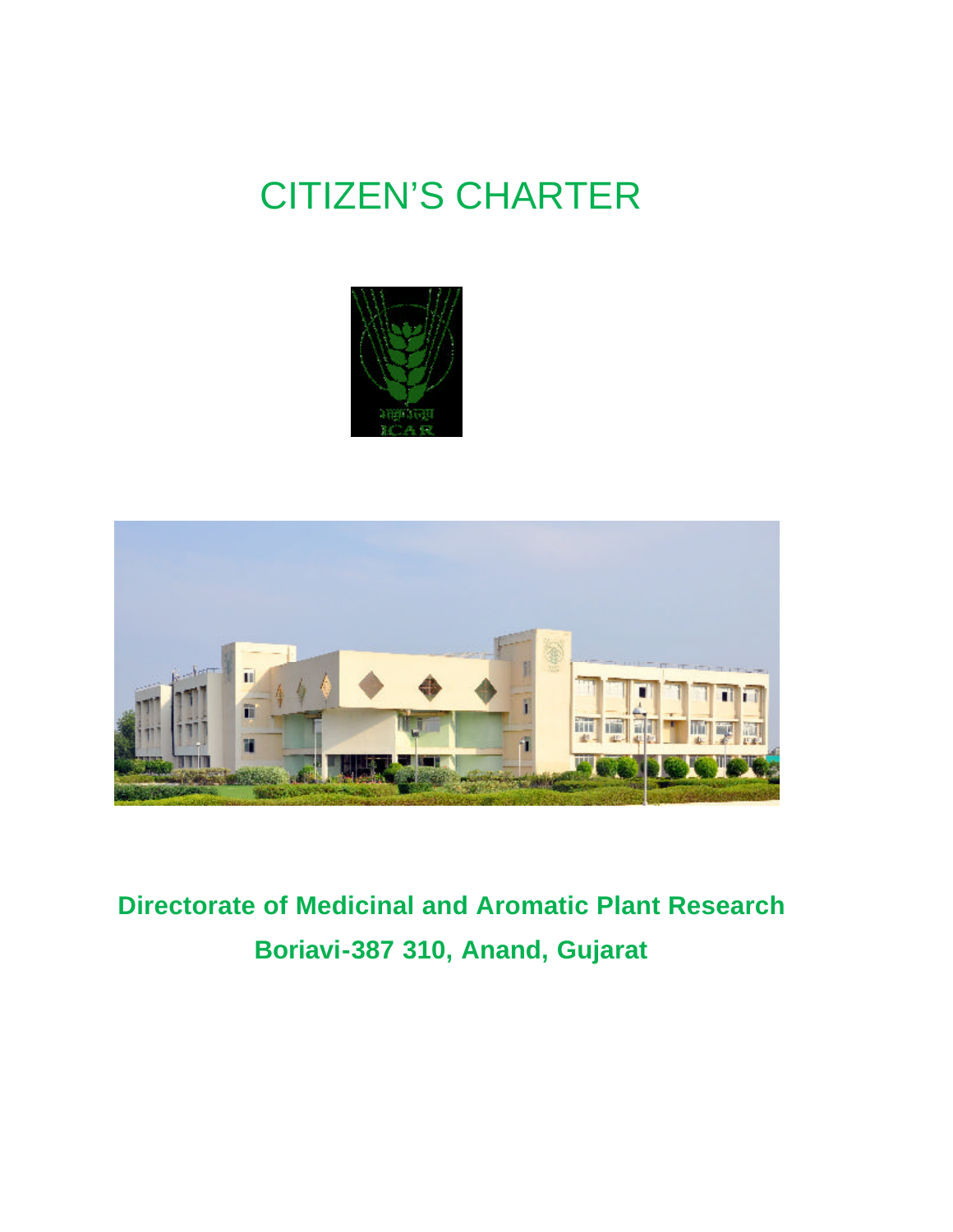Citizen Charter

Directorate of Medicinal and Aromatic Plants Research ,

Boriavi-387 310, Anand

**Compiled by:**

Dr. Satyanshu Kumar

Dr. Vipin Chaudhary

Dr. Thania Sara Varghese

Sh. Vijay Kumar

Sh. Mangal Singh

Dr. Ashwin Trivedi

Sh. Suresh Patelia

..



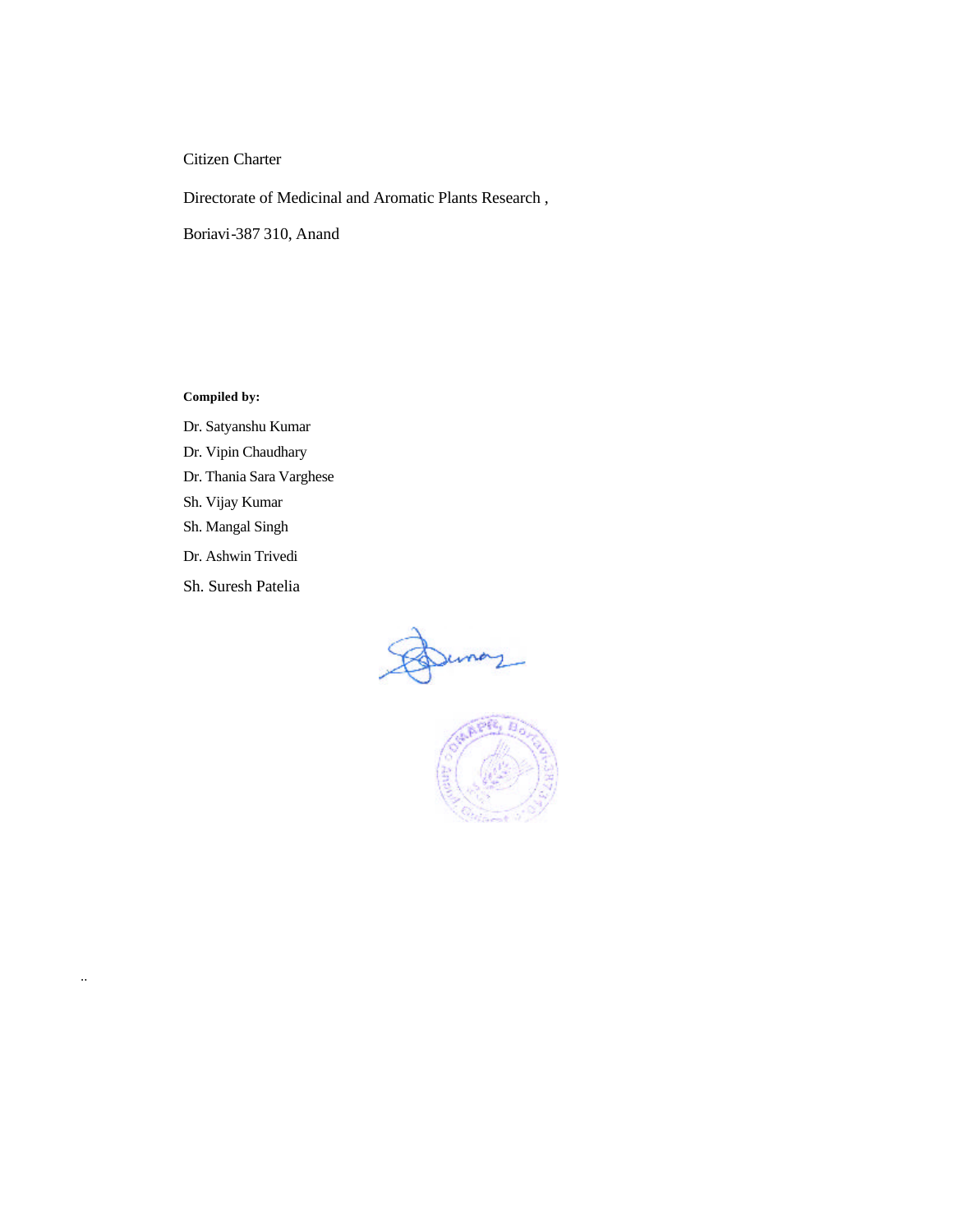## **CITIZEN'S CHARTER**

Indian Council of Agricultural Research (ICAR) created a National Research Centre for Medicinal and Aromatic Plants at Anand, Gujarat in 1992 which has been reorganized as Directorate of Medicinal and Aromatic Plants Research (DMAPR) with backward linking the All India Coordinated Research Project on Medicinal and Aromatic Plants and Betelvine (AICRP-MAPB) which is contributing as outreach programme of the DMAPR in State Agricultural Universities. The research programmes of the Directorate focus on varietal improvement, development of good agricultural practices, quality assessment, supply of quality planting material, etc. This Citizen's Charter has been formulated to improve the delivery of its services.

This Charter is the declaration of our mission, values and standards to achieve excellence sustainability in quality raw drug supply based on science led innovations.

## **VISION**

To provide **"Health for** all" to ever-increasing world population through ensuring quality raw drug production and supply.

## **MISSION**

- 1. To impart transparency in day to day official dealings
- 2. Promptness in discharge of official duties
- 3. To deliver quality services
- 4. Timely settlement of grievances



\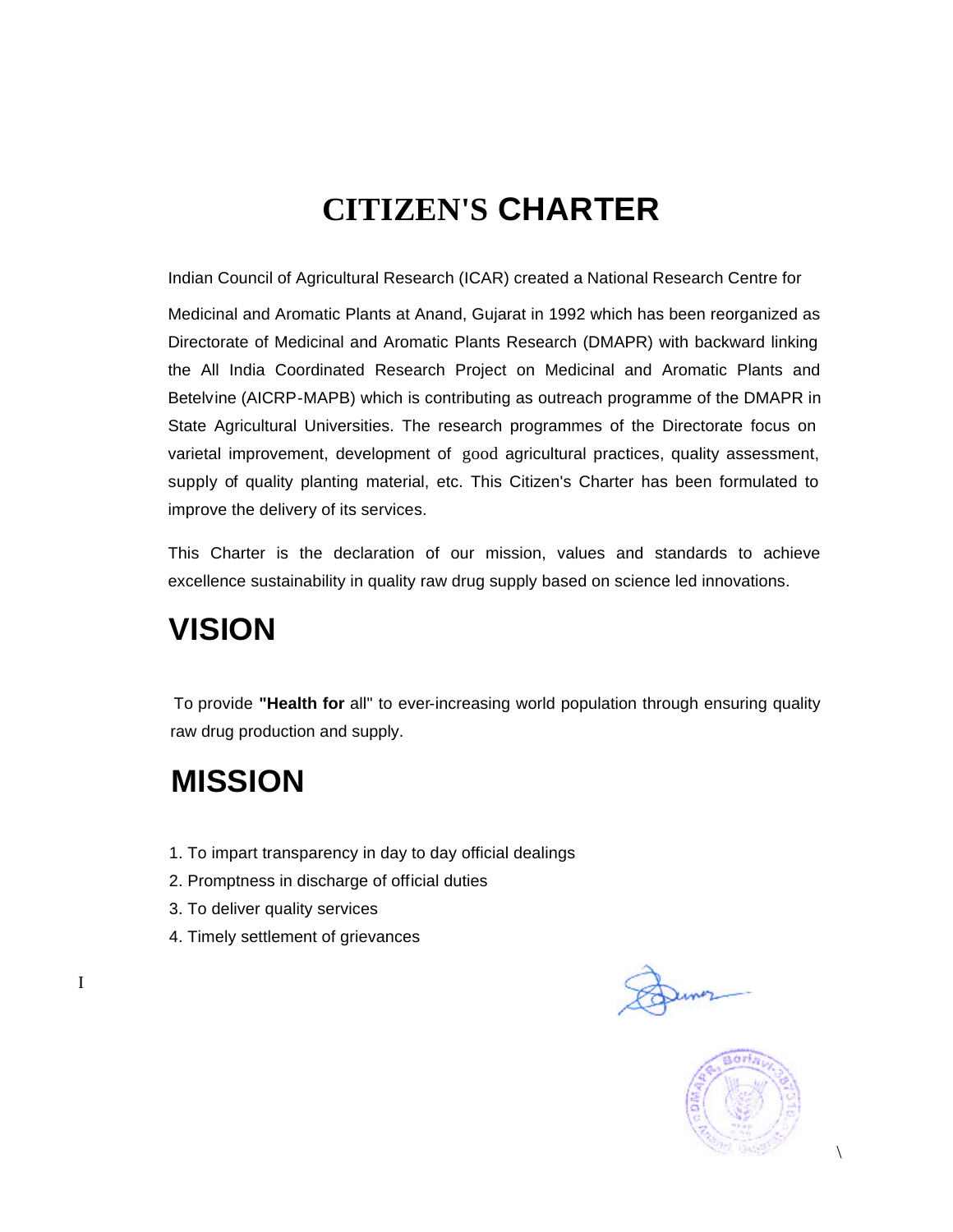## **GOAL**

To be more consultative and transparent

## **OUR STRATEGY**

The strategy for achieving our mission shall comprise the following:

- 1. Benchmarking of operations and adopting best practices.
- 2. Enhancing the use of information technology.
- 3. Developing public private partnership models with private sector organizations, NGOs and farmers' associations/progressive farmers interested in cultivation of medicinal and aromatic plants following green technology.

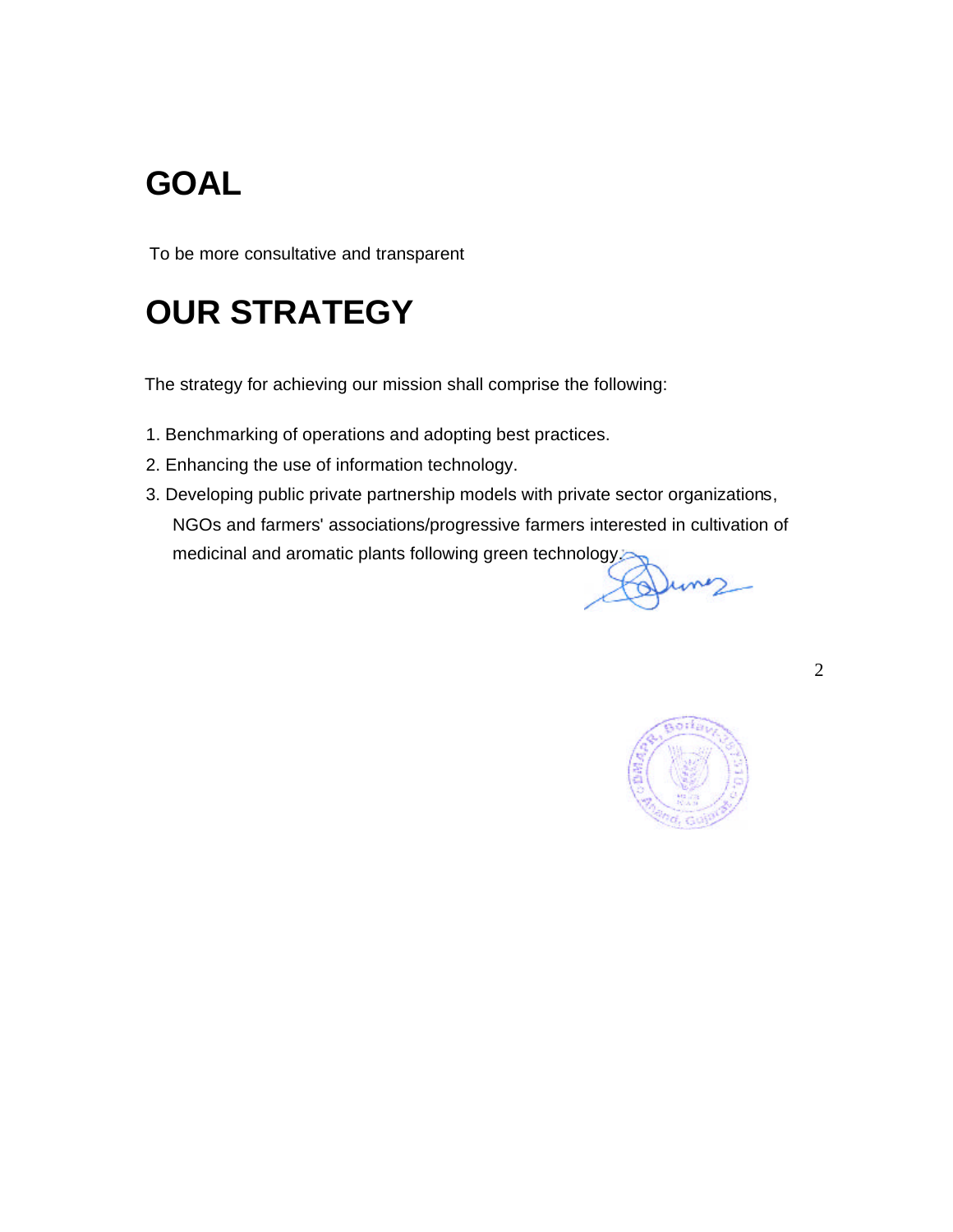### **Administration Section**

#### **Nodal Person: 1. Administrative Officer 2. Drawing and Disbursing Officer**

| General administrative works. |                                       |                                         |
|-------------------------------|---------------------------------------|-----------------------------------------|
| S.No                          | Name of work                          | <b>Time frame</b>                       |
| $\mathbf{1}$                  | General Correspondence with ICAR      | 2 days                                  |
| $\overline{\mathbf{c}}$       | Misc. correspondence                  | 2 days                                  |
| 3                             | Maintenance of Diary Register         | Daily basis                             |
| 4                             | Maintenance of Dispatch Register      | Daily basis                             |
| 5                             | Preparation of Quarterly, Half Yearly | At stipulated intervals                 |
|                               | & Yearly Returns                      |                                         |
| 6                             | Processing/disposal of all kinds of   | 3 days                                  |
|                               | leave                                 |                                         |
| 7                             | Maintenance of Service Book           | As per requirement                      |
| 8                             | Maintenance of personal file          | As per requirement                      |
| 9                             | Maintenance of vehicle                | As per requirement                      |
| 10                            | Invitation of tenders/quotation       | 7 -10 days after receiving the proposal |
| 11                            | Preparation of comparative statement  | 3-5 days                                |
| 12                            | Award of contract                     | 10-15 days                              |
| 13                            | Processing of advance proposals       |                                         |
|                               | 1. Contingent                         | 1. Same day                             |
|                               | 2. Others                             | 2. 3-5 days                             |
| 14                            | Providing information under RTI       | 10-15 days                              |
| 15                            | Fixation of pay                       | 10-15 days                              |
| 16                            | Conducting the DPC meeting            | As per tCAR guidelines                  |
| 17                            | Conducting the IMC meeting            | As per ICAR guidelines                  |
| 19                            | Processing of residential quarter     | 10-15 days (as and when vacant)         |
|                               | allotment application                 |                                         |
| 20                            | All types of constructions            | As per requirement                      |
| 21                            | Maintenance of office buildings       | As per requirement                      |

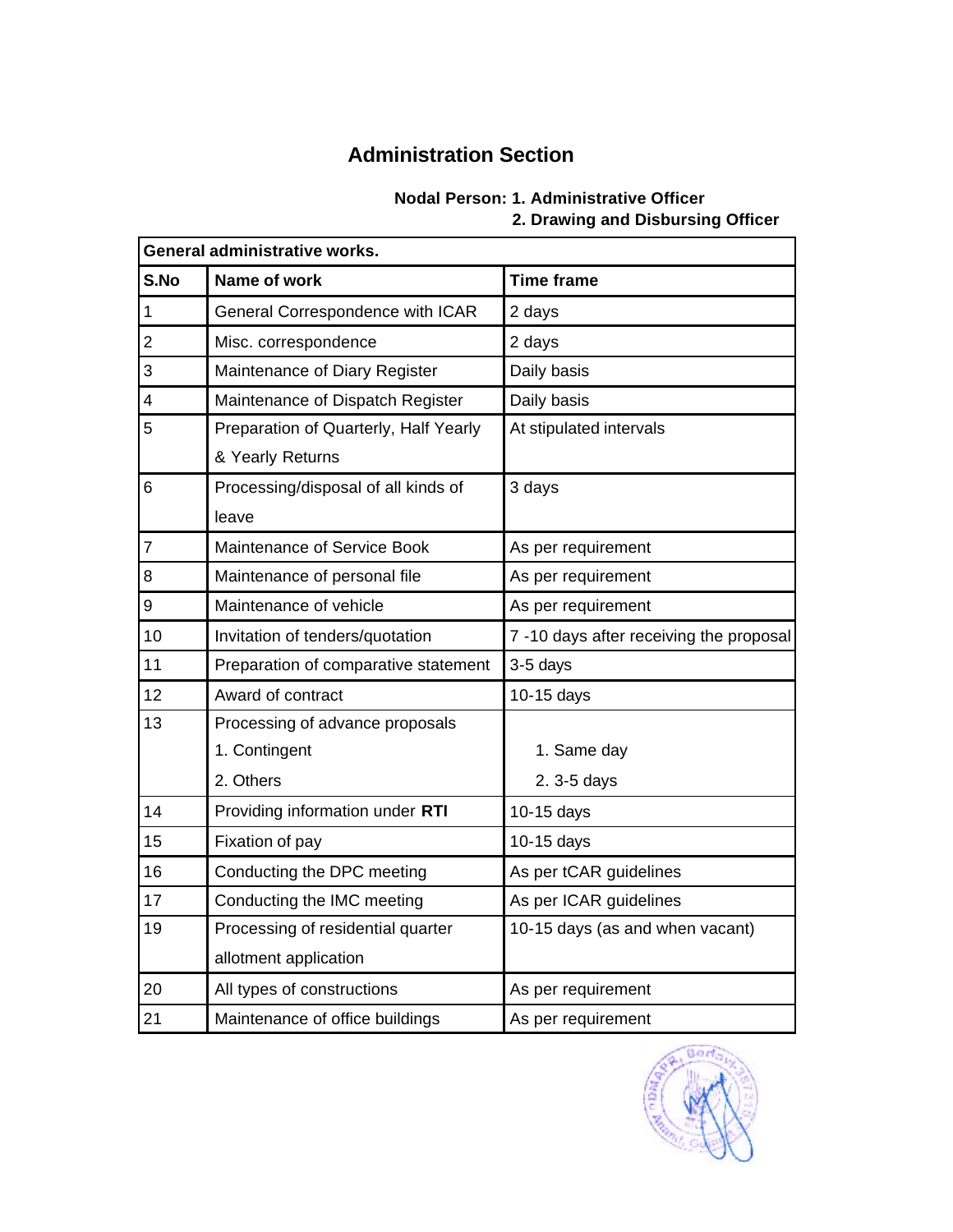| 22             | Maintenance of stamp register                  | Daily basis                        |
|----------------|------------------------------------------------|------------------------------------|
| 24             | Verification of stores                         | Once in a year                     |
|                | <b>Store and Purchase works</b>                |                                    |
| 1              | Maintenance of DSR Register                    | Ongoing basis                      |
| $\overline{2}$ | Maintenance of CSR Register                    | Ongoing basis                      |
| 3              | Maintenance of issue register                  | Ongoing basis                      |
| 5              | Processing of purchase proposal                | 10-15 days                         |
|                | Drawing and Disbursing Officer's related works |                                    |
| $\mathbf 1$    | Maintenance of Income tax register             | Ongoing basis                      |
| $\overline{2}$ | Maintenance of Salary register                 | Ongoing basis                      |
| 3              | Preparation of pay bill                        | Ongoing basis                      |
| $\overline{4}$ | Preparation of T A bills                       | 3-5 days                           |
| 5              | Preparation of FVC bills                       | 3-5 days                           |
| 6              | Preparation of DC bills                        | 3-5 days                           |
| 7              | Preparation of LTC bills                       | 5-7 days                           |
| 8              | Preparation of Arrear bills                    | 10-15 days                         |
| 9              | <b>Preparation of Medical bills</b>            | Fortnightly                        |
| 11             | Preparation of Imprest bills                   | Recoupment after 50% exhaustion.   |
| 12             | Maintenance of Subsidiary Cash Book            | Daily basis                        |
| 13             | Submission of professional challan             | 1-2 days(After clearing of cheque) |
| 14             | Submission of Income tax challan               | 1-2 days                           |
| 15             | Submission of service tax challan              | 1-2 days                           |
| 16             | Maintenance of Income Tax Register             | 1-2 (After submission of challan)  |

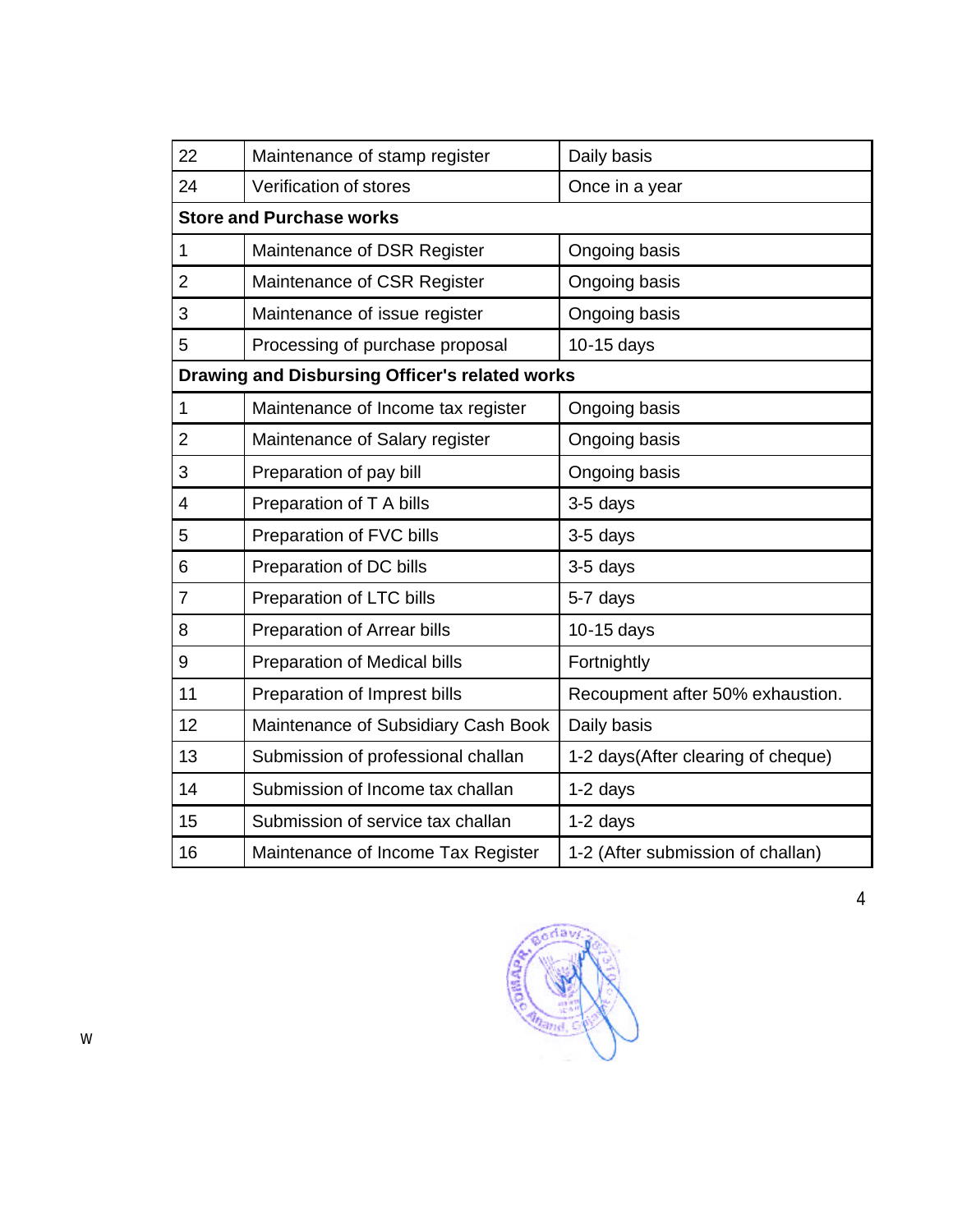### Audit and Accounts Section

#### Nodal Person: Assist Finance and Account Officer

| S.No.          | Name of work                                     | Time frame *+               |
|----------------|--------------------------------------------------|-----------------------------|
| $\mathbf{1}$ . | Bill of Advances all types                       |                             |
|                | 1. Contingent                                    | 1. Same day                 |
|                | 2. Others                                        | 2.1-3 days                  |
| 2.             | a) All FVC/AC bill received in A&A section       | 3-6 Days                    |
|                | b) Salary bills                                  |                             |
|                | c) T.A./L TC claims                              |                             |
|                | d) Vetting the purchase proposals files etc.     |                             |
|                | e) E.M.D./ S.M.D. bill                           |                             |
|                | f) Other bills (i.e. fellowship, etc.)           |                             |
| 3.             | C.E.A. claims                                    | 3-7 Days                    |
| 4.             | Medical/newspaper claims                         | 3-7 Days                    |
| 5.             | Arrears bills                                    | 10-15 Days                  |
| 6.             | Vetting of pay fixation cases                    | 7-10 Days                   |
| 7.             | Vetting of other cases & proposals etc. (i.e.    | 5-7 Days                    |
|                | TTA, tender documents, auction cases etc.)       |                             |
| 8.             | Submission of different monthly/quarterly/half   | As per the directions of    |
|                | yearly/annual<br>reports/retu rns/B RS/ An n ual | the ICAR Ha.                |
|                | Account to ICAR Ha.                              |                             |
| 9.             | Depositing of Cheques/DDs into Institute Bank    | 1-3 days after receiving in |
|                | Alc received<br>in A&A section for different     | A&A section.                |
|                | purposes.                                        |                             |

\*Subject to availability of funds & other reSources etc.

+ Time frame days are after receiving bills in A&A section from the administration

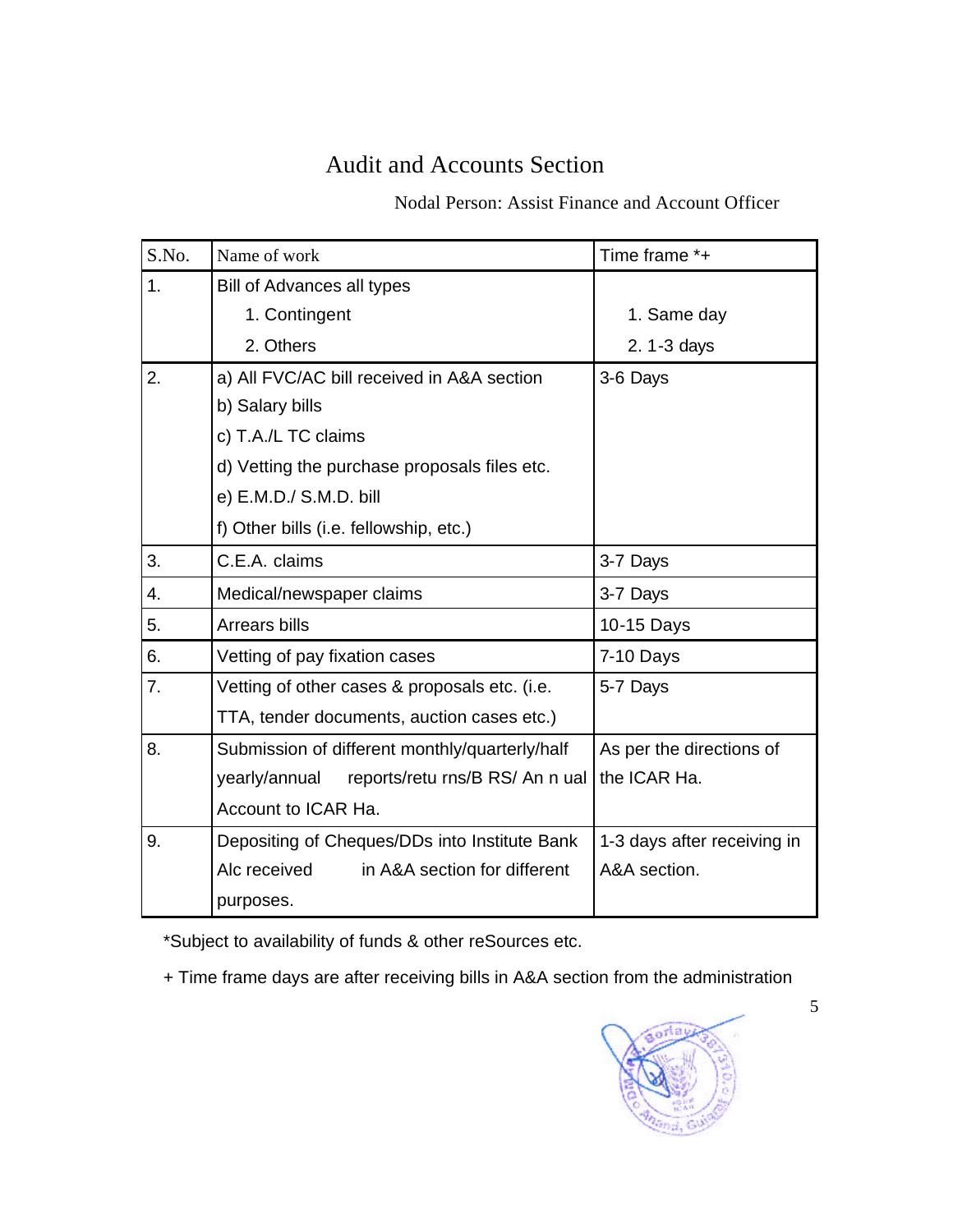### Library

Nodal Person: 1. Chairman Library Committee 2. Library In-Charge

| S.No. | Name of work                                     | Time frame *                     |
|-------|--------------------------------------------------|----------------------------------|
| 1.    | Monitoring the availability of research paper    | 15-30 Days                       |
|       | from other institute and provide research paper  |                                  |
|       | to other institute under CeRA Consortium         |                                  |
| 2.    | Collection of indent for books and journals etc. | <b>Quarterly basis</b>           |
| 3.    | Library consultation                             | Timings:-10.30 to 16.30 hrs      |
|       |                                                  | in working days.                 |
| 4.    | Processing of proposal of purchase of books,     | receiving<br>15<br>after<br>days |
|       | Journals(1 ndian/Foreign)                        | indent.                          |

### Agriculture Knowledge Management Unit

Nodal Person: In charge AKMU cell

|   | Up loading of office circular/Notices                                                               | Same day                |
|---|-----------------------------------------------------------------------------------------------------|-------------------------|
| 2 | Up dating of database on website                                                                    | On regular basis        |
| 3 | Maintenance and up keeping of computer<br>systems and peripheral/network/EPBAX/<br>biometric system | Same day departmentally |
|   | Maintenance and up keeping of on line ARS<br>examination centre/AKMU                                | Regular basis           |

NING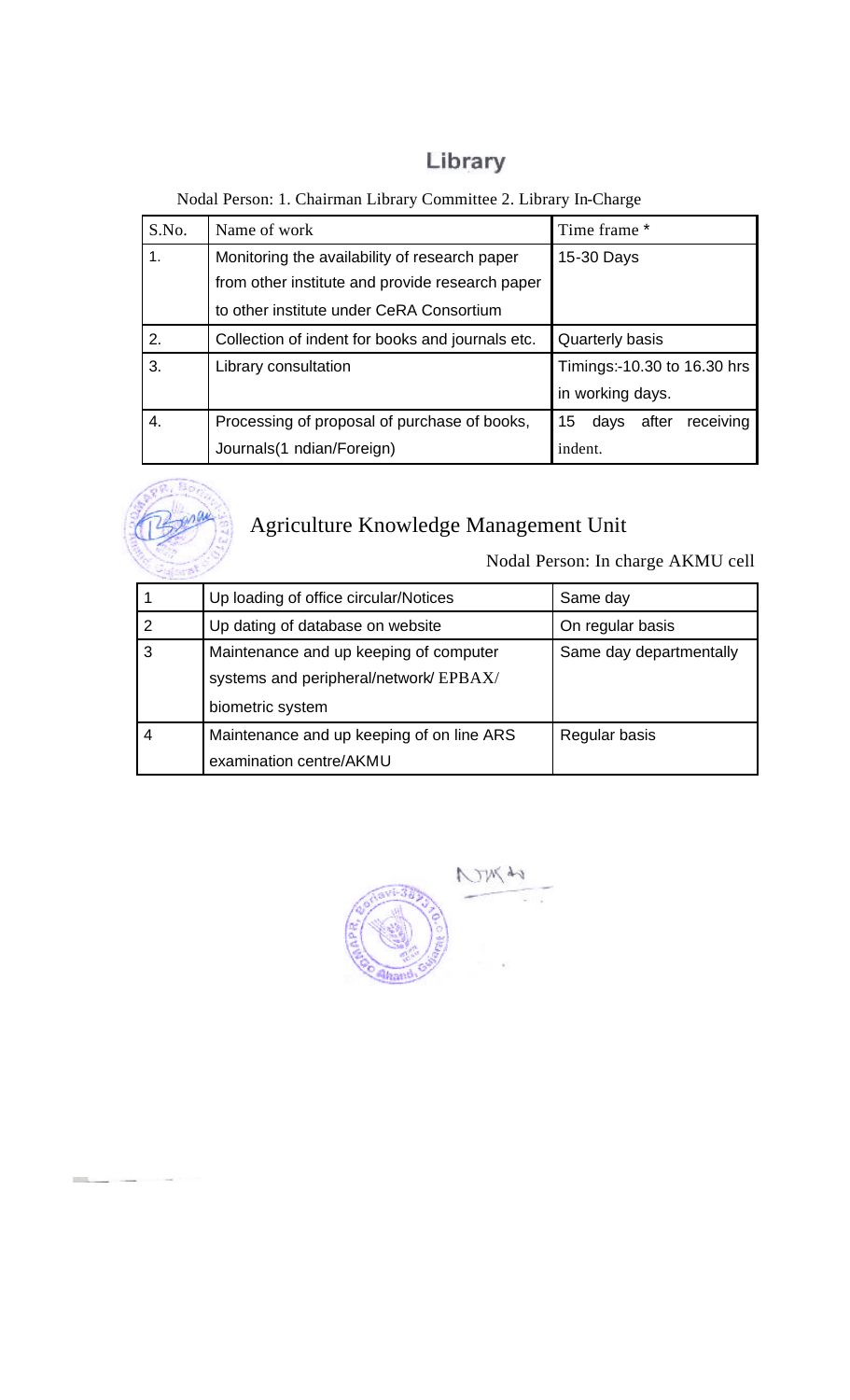### **Prioritization Monitoring and Evaluation (PME) Cell**

### **Nodal Person: In charge PME cell**

| Sr.No          | <b>Work</b>                                         | <b>Time frame</b>                     |
|----------------|-----------------------------------------------------|---------------------------------------|
| $\mathbf{1}$   | <b>Publication of Annual Report</b>                 | 15tn July of the year                 |
| $\overline{2}$ | <b>Publication of News Letter</b>                   |                                       |
|                | 1. News letter (Jan-June)                           | 1. 15th August of the year            |
|                | 2. News letter (July-Dec.)                          | 2. 26th January of the year           |
| 3              | Approval of Publication                             | Within 3 day after submission         |
| $\overline{4}$ | Permission for attending training Iseminarsl        | Decision<br>of the competent          |
|                | conference etc.                                     | authority<br>communicated<br>be<br>to |
|                |                                                     | within 3 days                         |
| 5.             | Research proposal for in-house projects             | As per ICAR norms                     |
| 6              | Research meetings                                   |                                       |
|                | 1. Institute Research Committee (IRC)               | As per ICAR's guidelines              |
|                | 2. Research Advisory Committee (RAC)                |                                       |
|                | 3. Quinquennial Review Team (QRT)                   |                                       |
| $\overline{7}$ | Submission of research reports                      |                                       |
|                | 1. Monthly Cabinet Report                           | 1. 15th of each month                 |
|                | 2. Quarterly progress Report                        | 2. First week of each quarter         |
|                | 3. Half Yearly Progress Report                      | 3. First week of April and October    |
|                | 4. Half Yearly Progress Monitoring                  | 4. As per ICAR guidelines             |
|                | 5. Submission of APR                                | 5. First week of April                |
| 8              | Short term summer/winter research works             | Decision<br>of<br>the competent       |
|                | for completion of <i>degreel</i> dissertation, etc. | authority<br>to be communicated       |
|                |                                                     | within 3 days                         |
| 9.             | Processing of application for registration of       | Within 7 days after receipt of the    |
|                | germplasm/patents/IPR related itemsletc.            | application                           |

. --

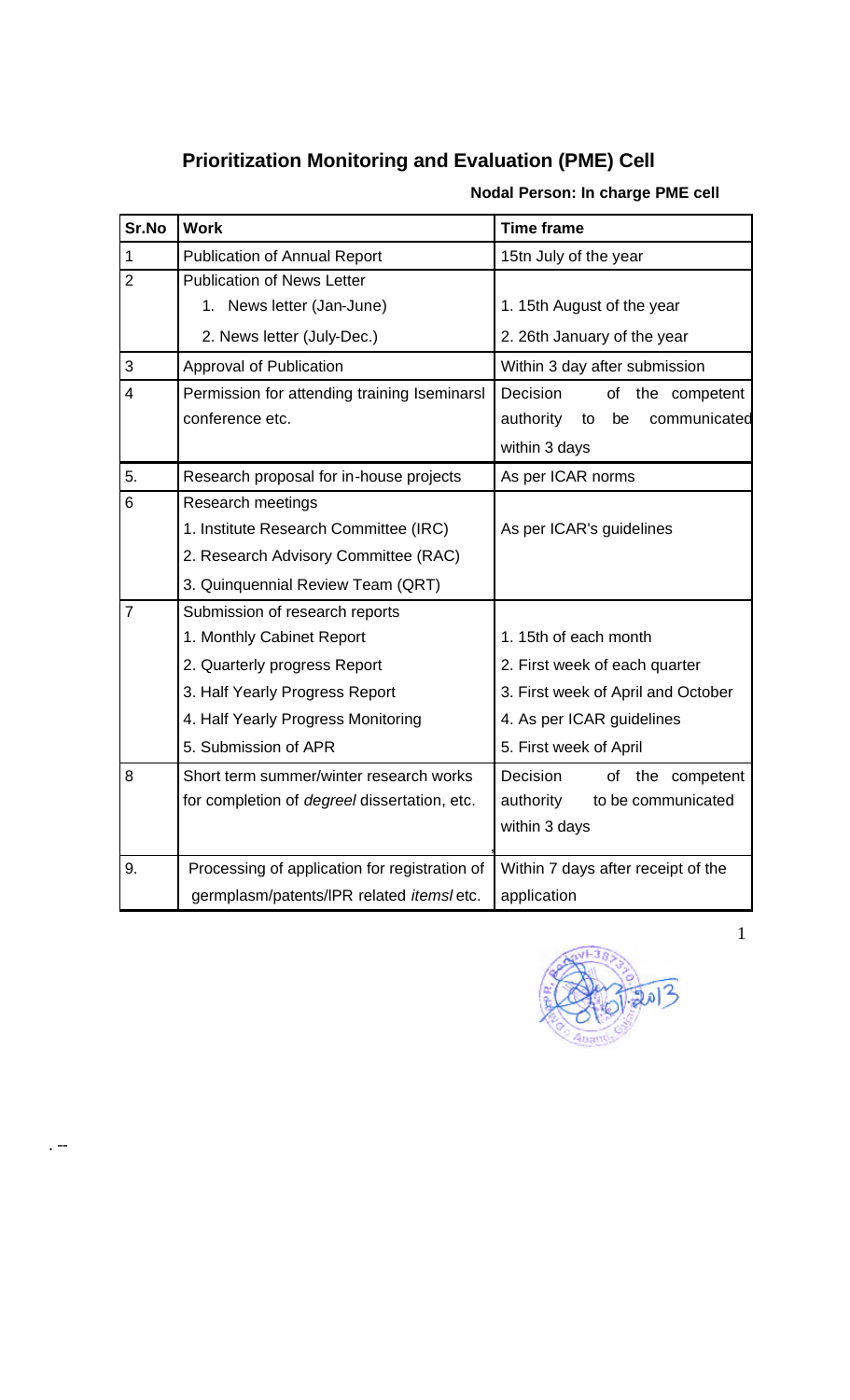### Research Farm

#### Nodal Person: 1. In-charge farm 2. Curator of Herbal Garden

| S. No.                                                  | Service                                    | <b>Time Frame</b>                     |
|---------------------------------------------------------|--------------------------------------------|---------------------------------------|
| A. Services provided by the farm to farmers $\&$ others |                                            |                                       |
| 1.                                                      | <b>Technical know-how (Mandated Crops)</b> | Facilitated immediately               |
| 2.                                                      | Propagating Material (Mandated crops)      | Immediately if required quantity is   |
|                                                         |                                            | available                             |
|                                                         |                                            | Seeds: As per season/crop cycle       |
|                                                         |                                            | Vegetative material: 45 days          |
| 3.                                                      | <b>Nursery Plants of MAPs</b>              | Immediately if required quantity is   |
|                                                         |                                            | available otherwise within 45 days.   |
| 4.                                                      | Visit to MAP Garden                        | Immediately for farmers & for others  |
|                                                         |                                            | after approval of Competent Authority |
| B. Services provided by the farm to staff               |                                            |                                       |
| S. No.                                                  | Service                                    | <b>Time Frame</b>                     |
| 1.                                                      | Planning for space for different           | Fifteen days before the crop season   |
|                                                         | experiments & commercial crops             |                                       |
| 2.                                                      | Man power allotment to individual          | Three days from the date of Indent    |
|                                                         | Scientist/staff                            |                                       |
| 3.                                                      | Field preparations & Layout for various    | Three days from the date of Indent    |
|                                                         | experiments                                |                                       |
| $\overline{4}$ .                                        | Various farm operations                    | Three days from the date of Indent    |
| 5.                                                      | Agrochemicals                              | As per requirement subjected to       |
|                                                         |                                            | availability                          |